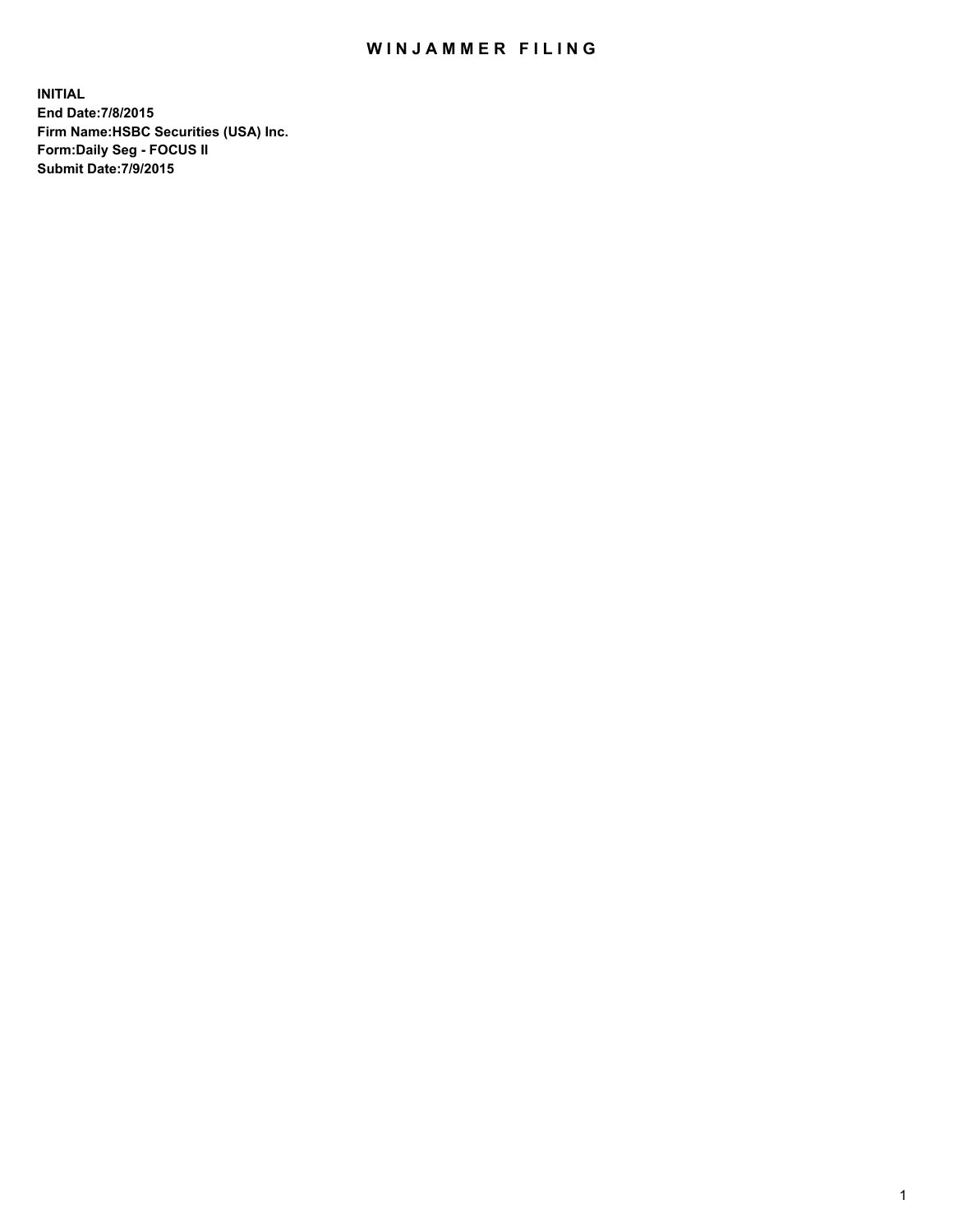## **INITIAL End Date:7/8/2015 Firm Name:HSBC Securities (USA) Inc. Form:Daily Seg - FOCUS II Submit Date:7/9/2015 Daily Segregation - Cover Page**

| Name of Company<br><b>Contact Name</b><br><b>Contact Phone Number</b><br><b>Contact Email Address</b>                                                                                                                                                                                                                         | <b>HSBC Securities (USA) Inc.</b><br><b>Steven Richardson</b><br>212-525-6445<br>steven.richardson@us.hsbc.com |
|-------------------------------------------------------------------------------------------------------------------------------------------------------------------------------------------------------------------------------------------------------------------------------------------------------------------------------|----------------------------------------------------------------------------------------------------------------|
| FCM's Customer Segregated Funds Residual Interest Target (choose one):<br>a. Minimum dollar amount: ; or<br>b. Minimum percentage of customer segregated funds required:%; or<br>c. Dollar amount range between: and; or<br>d. Percentage range of customer segregated funds required between:% and%.                         | 50,000,000<br>00<br>0 <sub>0</sub>                                                                             |
| FCM's Customer Secured Amount Funds Residual Interest Target (choose one):<br>a. Minimum dollar amount: ; or<br>b. Minimum percentage of customer secured funds required:%; or<br>c. Dollar amount range between: and; or<br>d. Percentage range of customer secured funds required between:% and%.                           | 10,000,000<br>0 <sub>0</sub><br>00                                                                             |
| FCM's Cleared Swaps Customer Collateral Residual Interest Target (choose one):<br>a. Minimum dollar amount: ; or<br>b. Minimum percentage of cleared swaps customer collateral required:%; or<br>c. Dollar amount range between: and; or<br>d. Percentage range of cleared swaps customer collateral required between:% and%. | 70,000,000<br><u>00</u><br><u>00</u>                                                                           |

Attach supporting documents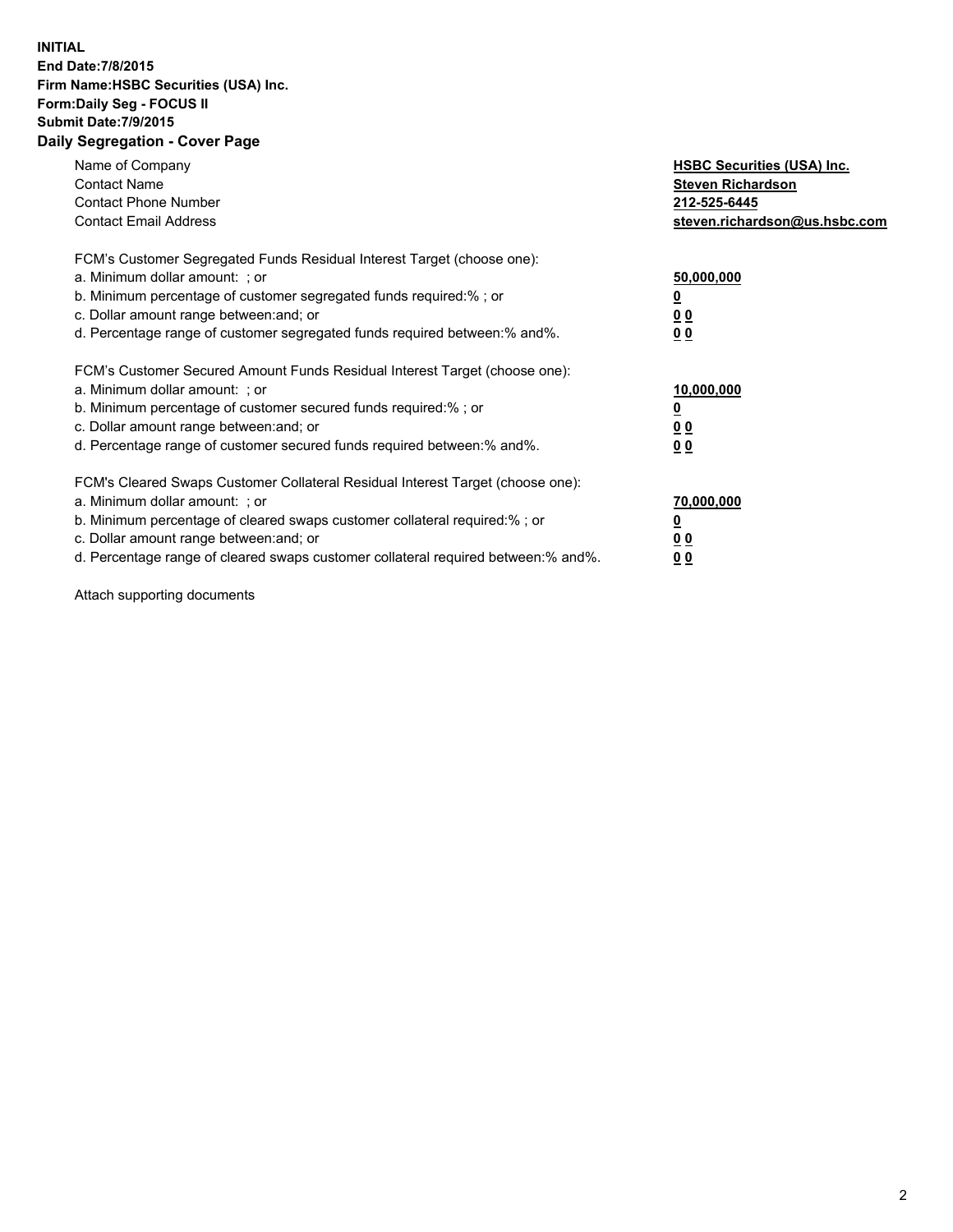**INITIAL End Date:7/8/2015 Firm Name:HSBC Securities (USA) Inc. Form:Daily Seg - FOCUS II Submit Date:7/9/2015 Daily Segregation - Secured Amounts** Foreign Futures and Foreign Options Secured Amounts Amount required to be set aside pursuant to law, rule or regulation of a foreign government or a rule of a self-regulatory organization authorized thereunder **0** [7305] 1. Net ledger balance - Foreign Futures and Foreign Option Trading - All Customers A. Cash **64,017,231** [7315] B. Securities (at market) **45,677,668** [7317] 2. Net unrealized profit (loss) in open futures contracts traded on a foreign board of trade **-8,148,690** [7325] 3. Exchange traded options a. Market value of open option contracts purchased on a foreign board of trade **0** [7335] b. Market value of open contracts granted (sold) on a foreign board of trade **0** [7337] 4. Net equity (deficit) (add lines 1. 2. and 3.) **101,546,209** [7345] 5. Account liquidating to a deficit and account with a debit balances - gross amount **2,664,025** [7351] Less: amount offset by customer owned securities **-2,632,976** [7352] **31,049** [7354] 6. Amount required to be set aside as the secured amount - Net Liquidating Equity Method (add lines 4 and 5) **101,577,258** [7355] 7. Greater of amount required to be set aside pursuant to foreign jurisdiction (above) or line 6. **101,577,259** [7360] FUNDS DEPOSITED IN SEPARATE REGULATION 30.7 ACCOUNTS 1. Cash in banks A. Banks located in the United States **33,374,591** [7500] B. Other banks qualified under Regulation 30.7 **0** [7520] **33,374,591** [7530] 2. Securities A. In safekeeping with banks located in the United States **45,677,668** [7540] B. In safekeeping with other banks qualified under Regulation 30.7 **0** [7560] **45,677,668** [7570] 3. Equities with registered futures commission merchants A. Cash **0** [7580] B. Securities **0** [7590] C. Unrealized gain (loss) on open futures contracts **0** [7600] D. Value of long option contracts **0** [7610] E. Value of short option contracts **0** [7615] **0** [7620] 4. Amounts held by clearing organizations of foreign boards of trade A. Cash **0** [7640] B. Securities **0** [7650] C. Amount due to (from) clearing organization - daily variation **0** [7660] D. Value of long option contracts **0** [7670] E. Value of short option contracts **0** [7675] **0** [7680] 5. Amounts held by members of foreign boards of trade A. Cash **70,686,117** [7700] B. Securities **0** [7710] C. Unrealized gain (loss) on open futures contracts **-8,148,690** [7720] D. Value of long option contracts **0** [7730] E. Value of short option contracts **0** [7735] **62,537,427** [7740] 6. Amounts with other depositories designated by a foreign board of trade **0** [7760] 7. Segregated funds on hand **0** [7765] 8. Total funds in separate section 30.7 accounts **141,589,686** [7770] 9. Excess (deficiency) Set Aside for Secured Amount (subtract line 7 Secured Statement Page 1 from Line 8) **40,012,427** [7380] 10. Management Target Amount for Excess funds in separate section 30.7 accounts **10,000,000** [7780] 11. Excess (deficiency) funds in separate 30.7 accounts over (under) Management Target **30,012,427** [7785]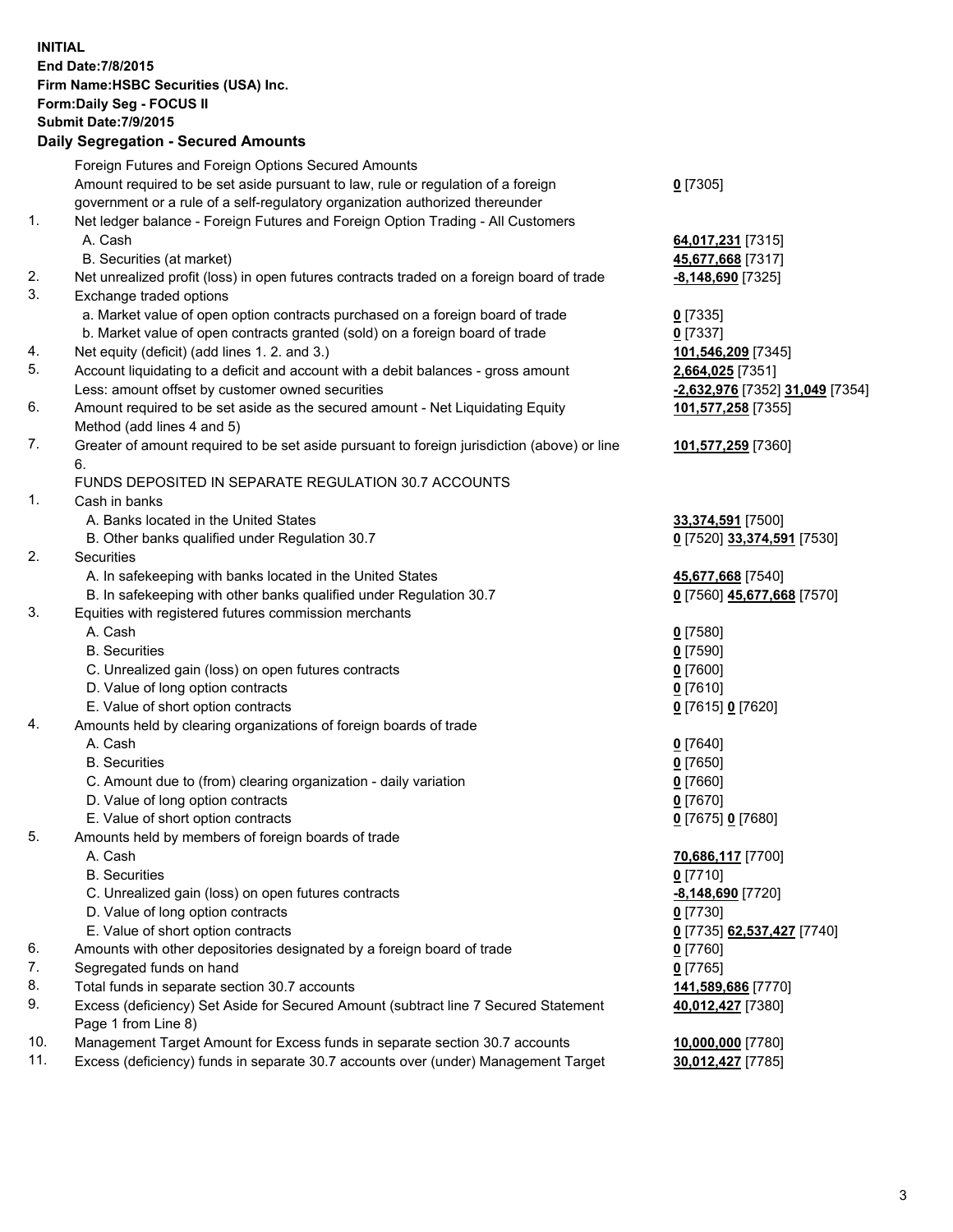| <b>INITIAL</b> | End Date: 7/8/2015<br>Firm Name: HSBC Securities (USA) Inc.<br>Form: Daily Seg - FOCUS II<br><b>Submit Date: 7/9/2015</b><br>Daily Segregation - Segregation Statement |                                           |
|----------------|------------------------------------------------------------------------------------------------------------------------------------------------------------------------|-------------------------------------------|
|                | SEGREGATION REQUIREMENTS(Section 4d(2) of the CEAct)                                                                                                                   |                                           |
| 1.             | Net ledger balance<br>A. Cash                                                                                                                                          |                                           |
|                |                                                                                                                                                                        | 307,548,369 [7010]                        |
| 2.             | B. Securities (at market)<br>Net unrealized profit (loss) in open futures contracts traded on a contract market                                                        | 678,486,360 [7020]<br>-232,542,284 [7030] |
| 3.             | Exchange traded options                                                                                                                                                |                                           |
|                | A. Add market value of open option contracts purchased on a contract market                                                                                            |                                           |
|                | B. Deduct market value of open option contracts granted (sold) on a contract market                                                                                    | 123,498,764 [7032]<br>-6,014,920 [7033]   |
| 4.             | Net equity (deficit) (add lines 1, 2 and 3)                                                                                                                            | 870,976,289 [7040]                        |
| 5.             | Accounts liquidating to a deficit and accounts with                                                                                                                    |                                           |
|                | debit balances - gross amount                                                                                                                                          | 87,150,199 [7045]                         |
|                | Less: amount offset by customer securities                                                                                                                             | -87,150,199 [7047] 0 [7050]               |
| 6.             | Amount required to be segregated (add lines 4 and 5)                                                                                                                   | 870,976,289 [7060]                        |
|                | FUNDS IN SEGREGATED ACCOUNTS                                                                                                                                           |                                           |
| 7.             | Deposited in segregated funds bank accounts                                                                                                                            |                                           |
|                | A. Cash                                                                                                                                                                | 7,947,583 [7070]                          |
|                | B. Securities representing investments of customers' funds (at market)                                                                                                 | $0$ [7080]                                |
|                | C. Securities held for particular customers or option customers in lieu of cash (at                                                                                    | 77,505,980 [7090]                         |
|                | market)                                                                                                                                                                |                                           |
| 8.             | Margins on deposit with derivatives clearing organizations of contract markets                                                                                         |                                           |
|                | A. Cash                                                                                                                                                                | 27,831,849 [7100]                         |
|                | B. Securities representing investments of customers' funds (at market)                                                                                                 | 149,670,000 [7110]                        |
|                | C. Securities held for particular customers or option customers in lieu of cash (at                                                                                    | 600,980,381 [7120]                        |
|                | market)                                                                                                                                                                |                                           |
| 9.             | Net settlement from (to) derivatives clearing organizations of contract markets                                                                                        | -39,552,953 [7130]                        |
| 10.            | Exchange traded options                                                                                                                                                |                                           |
|                | A. Value of open long option contracts                                                                                                                                 | 123,498,764 [7132]                        |
|                | B. Value of open short option contracts                                                                                                                                | $-6,014,920$ [7133]                       |
| 11.            | Net equities with other FCMs                                                                                                                                           |                                           |
|                | A. Net liquidating equity                                                                                                                                              | 40,763,532 [7140]                         |
|                | B. Securities representing investments of customers' funds (at market)                                                                                                 | 0 <sup>[7160]</sup>                       |
|                | C. Securities held for particular customers or option customers in lieu of cash (at                                                                                    | $0$ [7170]                                |
|                | market)                                                                                                                                                                |                                           |
| 12.            | Segregated funds on hand                                                                                                                                               | $0$ [7150]                                |
| 13.            | Total amount in segregation (add lines 7 through 12)                                                                                                                   | 982,630,216 [7180]                        |
| 14.<br>15.     | Excess (deficiency) funds in segregation (subtract line 6 from line 13)<br>Management Target Amount for Excess funds in segregation                                    | 111,653,927 [7190]                        |
| 16.            | Excess (deficiency) funds in segregation over (under) Management Target Amount                                                                                         | 50,000,000 [7194]<br>61,653,927 [7198]    |
|                | <b>Excess</b>                                                                                                                                                          |                                           |